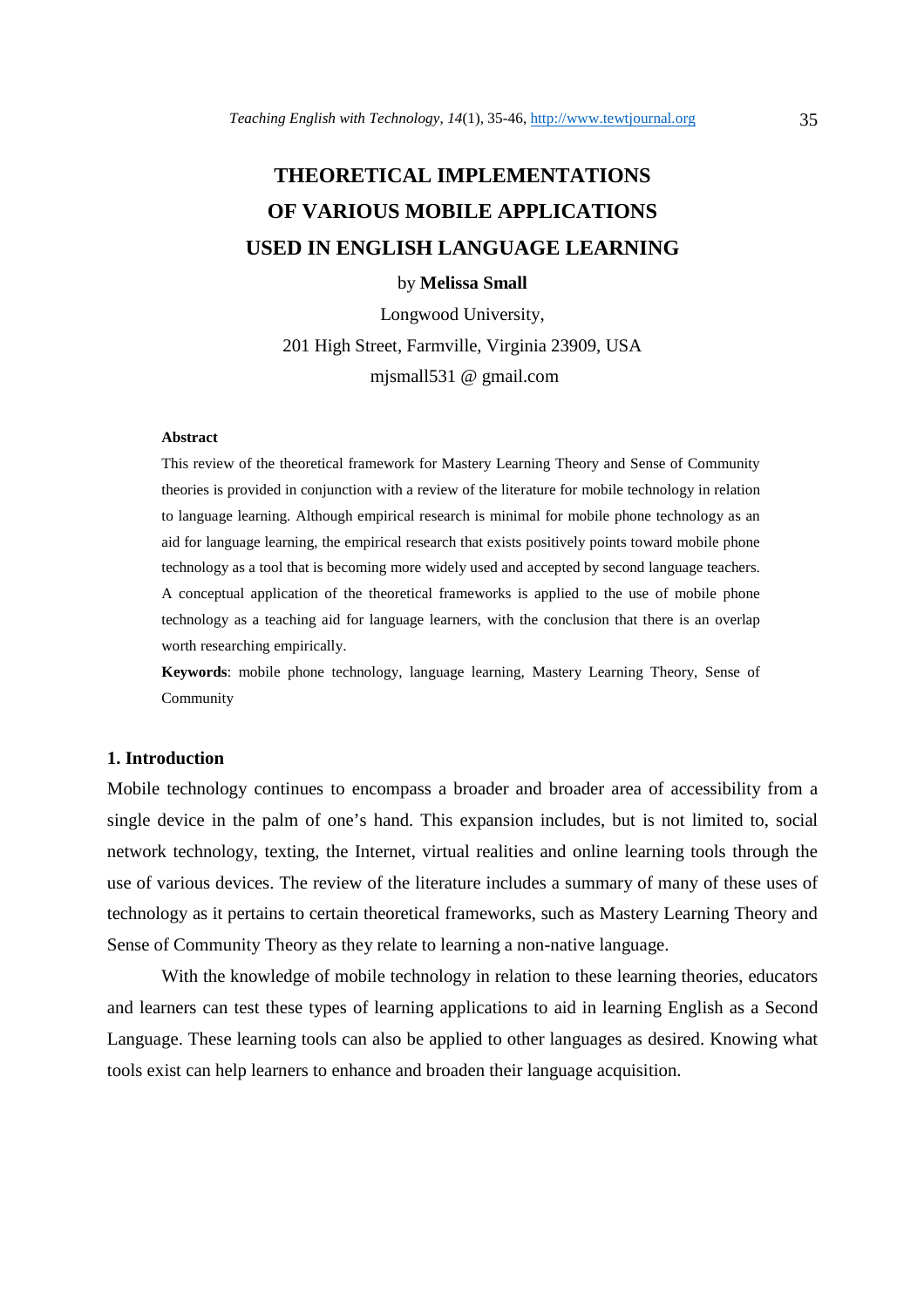## **2. Theoretical frameworks**

There are three theoretical frameworks that build the foundation for utilizing mobile technology with language learners, namely Bloom's (1968) Mastery Learning Theory, McMillan's and Chavis' (1986) Sense of Community Theory, and Rovai's (2009) Online Sense of Community Theory. Each provides a segment of understanding for language learners and mobile technology. Explaining each theory and how it connects to mobile technology and language learning provides a greater understanding of the benefits of mobile technology with language learners.

### **2.1. Mastery Learning Theory**

Bloom's (1968) Mastery Learning Theory "holds mastery constant and allows time to vary while traditional instruction holds time constant and allows mastery to vary" (Bei Zhang, 2010, p.91). Bloom believed that over 90% of students can master content given the right context and learning tools for their learning style, even with a learning difficulty or disability present (Bei Zhang, 2010). In applied Mastery Learning Theory, students are provided with a variety of instructional procedures utilizing varied forms of interaction, learning and instruction. Teachers are expected to cater for a variety of students' learning styles, rather than students catering for teachers' teaching styles.

 This was a shift in educational thinking and practice in the 1960s because teachers had been all providing the same type of teaching style and assignment and assessment requirements for students in the same time allotment (Bei Zhang, 2010). Students who did not master the material had been thought to be either lacking effort or incompetent in their learning abilities. The fault or responsibility had rarely been placed on the teacher at that point.

## **2.2. Sense of Community Theory**

Sense of Community was originally conceptualized by McMillan and Chavis (1986) and was developed to empirically-based research by Chavis (1986). McMillan and Chavis (1986) defined community as "a feeling that members have of belonging, a feeling that members matter to one another and to the group, and a shared faith that members' needs will be met through their commitment to be together" (p. 9). They also determined the vitality of community to a person's very being. "Each of us needs connections to others so that we have a setting and an audience to express unique aspects of our personality" (McMillan, 1996, p.1). According to McMillan and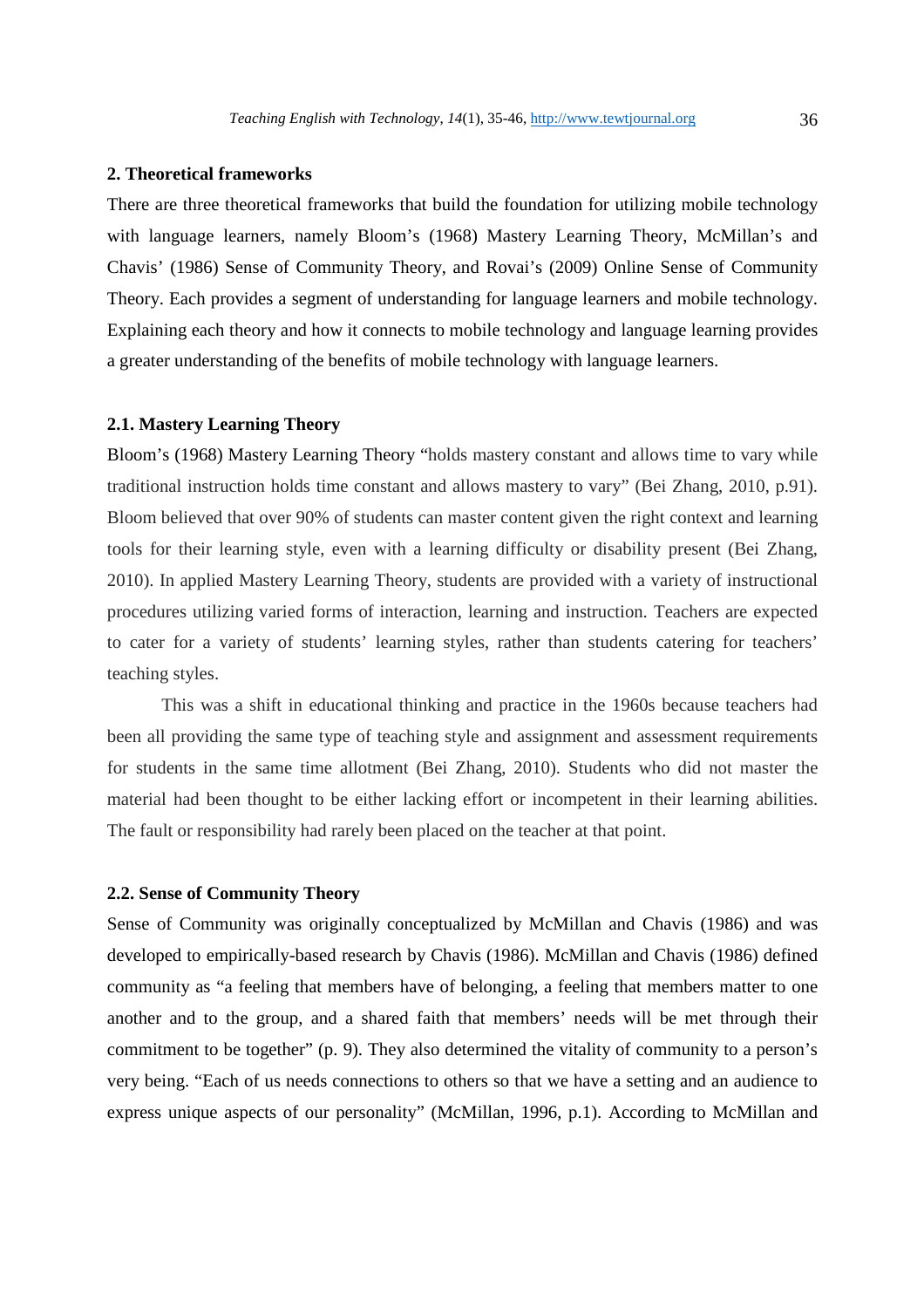Chavis (1986), Sense of Community is a basic need of every person and does not exclude the classroom or a learning environment. There is also a spirit of belonging together, an authority that can be trusted, an awareness that trade and benefits come from being together, and sharing experiences becomes an art (McMillan, 1996).

# **2.3. Online Sense of Community (Rovai, 2009)**

Sense of Community is a necessary component not only of humanity (McMillan & Chavis, 1986), but also of the world of education in the virtual sense (Rovai, 2009). Rovai (2009) has applied this theory with his Classroom Community Likert scale measurement tool that has been implemented into empirical research for various qualitative and quantitative studies with virtual learners. Rovai's findings (2009) suggest it makes a difference in a student's perception of involvement in the learning experience and can ultimately impact the learning achievement outcome and satisfaction of students taking a particular course online (Rovai, 2009). The need for a sense of community does not exempt any ethnicity, gender, or age group, and is also valid with English Language Learners in the classroom, and is desired in an online community.

Rovai (2009) has also implemented his Classroom Community Likert Scale into Distance Education and the virtual learning classroom. Many researchers and theorists in the world of education are trying to create methodologies, criteria, and curriculum guidelines for fostering a sense of community in the virtual classroom, because a sense of community affects performance, satisfaction and retention in virtual programs. However, the question that arises after a literature review is whether traditional classrooms also need a virtual sense of community. Rather than solely researching how to create a sense of community into the virtual classrooms, how does bringing a virtual sense of community aid in performance, perceived sense of community, and retention in the traditional classroom, specifically for language learners?

## **3. Mobile-Assisted Language Learning (MALL) – from mobile phones to tablets**

In addition to mobile phones, there are other mobile devices that can be utilized for language learning in many of the same ways that phones are used. Mobile-Assisted Language Learning (MALL) is defined as "formal or informal learning mediated via handheld devices which are potentially available for use anytime, anywhere (Kukulska-Hulme & Shield, 2008). These devices can include phones, tablets, electronic dictionaries, MP3 players, and gaming devices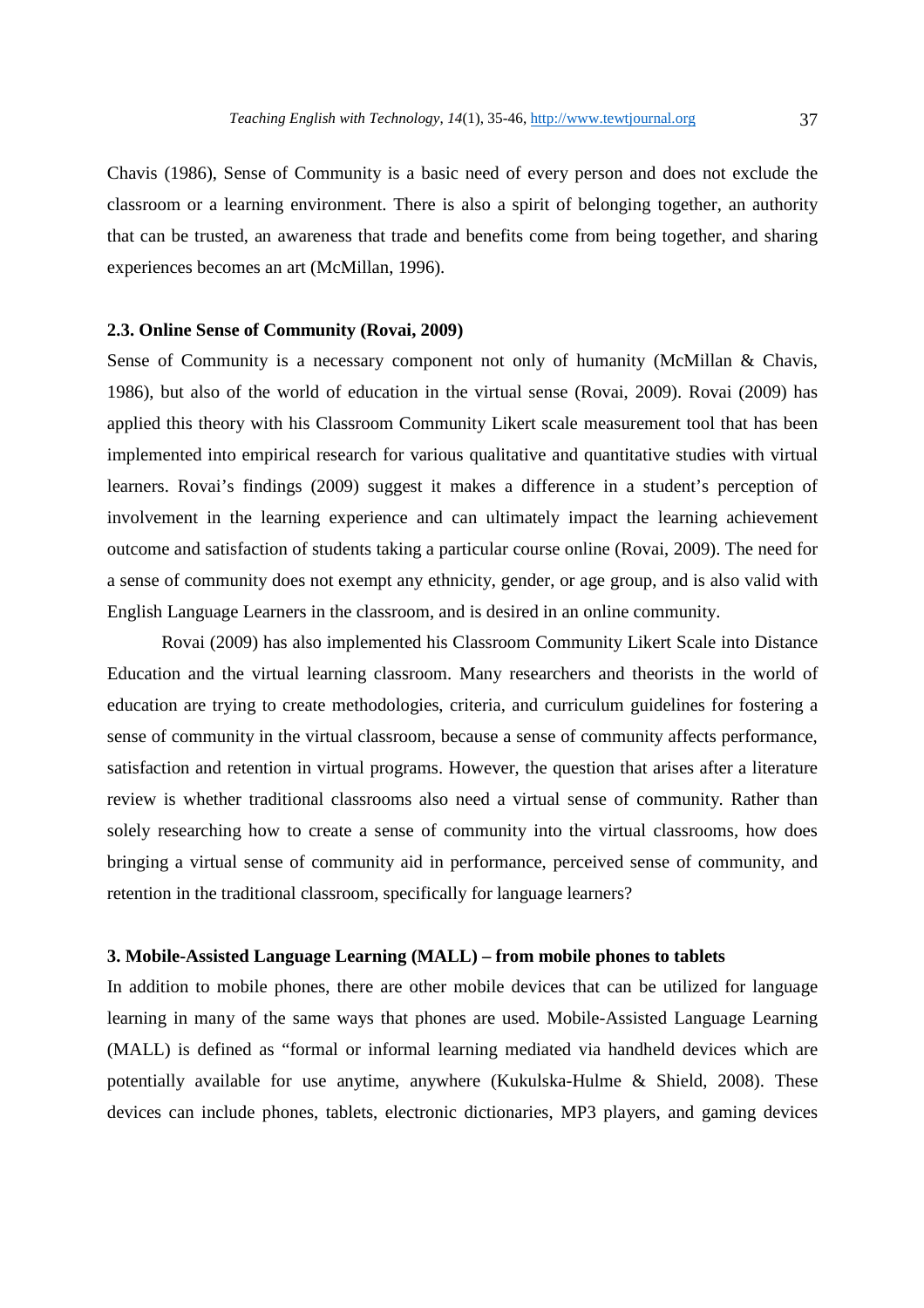(Kukulska-Hulme & Shield, 2008). The devices also offer connectivity which helps in the areas of language acquisition and community (Xiao-Bin, 2013). Studies show that MALL devices foster self-study, which in turn increases the acquisition of the English language. Language learners who study individually outside the classroom expand such language skills and areas as listening, reading, vocabulary, and grammar (Kukulska-Hulme & Shield, 2008).

 The literature suggests that the initial debate in the use of mobile phones for language learning had to do with preference, availability and usability of mobile phones (Stockwell, 2008; Melor & Chen, 2012). Some arguments claiming that mobile phone technology is not the most desired form of technology for language learning versus a PC desktop computer concerned the small size of the screen, the cost of using the mobile phone for every assignment based on Internet usage and mobile Internet plans, as well as the fact that the PC could be used in a quieter environment (Stockwell, 2008). Soome other reasons why language learners preferred the use of a mobile phone for language learning were that the material can be accessed and completed anytime and anywhere, as well as that it was faster to use the mobile device as a language learning tool, because there was no time delay in waiting for the computer to boot up for usage (Stockwell, 2008).

However, as time has progressed, more specific uses aside from the Internet are becoming evident with a mobile phone in association with language learning enhancement. Now SMS texting and video recording are utilized in addition to social networking opportunities that can all be engaged through a mobile device. According to a Pew Institute Research Study (2012), "92% of teen smartphone owners have gone online in the past 30 days on a cell phone" (pewinternet.org).

Tablets are another growing area of MALL devices that can enhance English language learning (Xiao-Bin, 2013). Studies show that language learners typically favor tablet devices in the English language acquisition process (Xiao-Bin, 2013). Tablets can provide many applications for learning English. However, while mobile phone ownership is mostly universal, the percentages of students that own tablets is much smaller. In one particular study testing the usage of tablets to learn English, only one student in a classroom owned a tablet, while every student had a mobile phone (Xiao-Bin, 2013).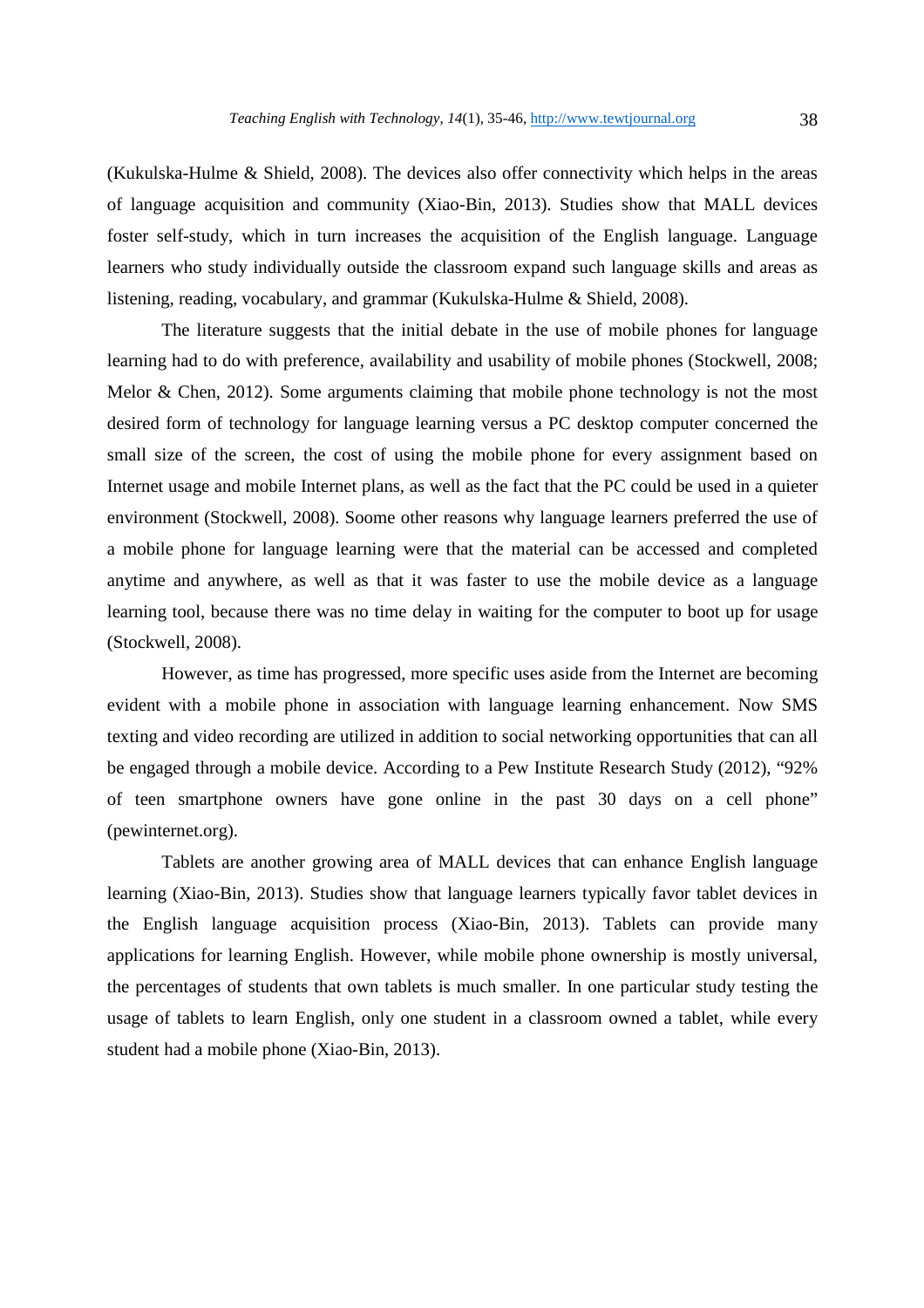#### **4. Selected MALL applications in language learning**

#### **4.1. Social networks**

According to a survey taken by comScore (2011), nearly 1 in every 5 minutes spent online is on a social networking site. Social networking sites now reach 82% of the world's online population, representing 1.2 billion users around the world (comScore.com, 2011). Social Networking ranked as the most popular content category in worldwide engagement (comScore.com, 2011). According to Harrison and Thomas' (2009) article on Social Networking Sites (SNS), shortly after SNSs first came on the scene in 2005, Boyd and Ellison (2007) provided the following definition of this new phenomenon:

We define social network sites as web-based services that allow individuals to:

- 1. construct a public or semi-public profile within a bounded system,
- 2. articulate a list of other users with whom they share a connection, and
- 3. view and traverse their list of connections and those made by others within the system

(Boyd & Ellison 2007, p210)

Some of these networks that are being utilized as educational tools inside and outside the classroom include *Twitter, Facebook, LiveMocha* and blogs.

*Twitter* is a social networking tool that allows subscribed users to post and receive messages, or read others' messages called "tweets". These tweets allow for only 140 characters per message transmitted (Lomicka & Lord, 2011). *Twitter* has been utilized as a teaching tool to help students with writing skills by creating mini blogs with *Twitter* accounts. With the number of tweets averaging around a billion a week now, *Twitter* is becoming a language educational tool to foster community and provide language practice outside the classroom (Lomicka & Lord, 2011). The National Education Association (2009) recommends that *Twitter* can be used to help students "crystallize thoughts, focus attention and make connections" (p.12). There are few empirical studies published regarding *Twitter* and its educational benefits, but of those empirical studies that are published, findings point to the fact that *Twitter* can enable students to engage with each other and their professors, while improving their overall grades and language abilities.

 Social presence is a theory serving as "the basis for building successful communities of inquiry and the other dimensions of cognitive and teaching presence" (Lomicka & Lord, 2011, p.51). Empirical research showed that "generally speaking, students' attitudes were favorable and they seemed enthusiastic about the opportunity for additional communication outside of the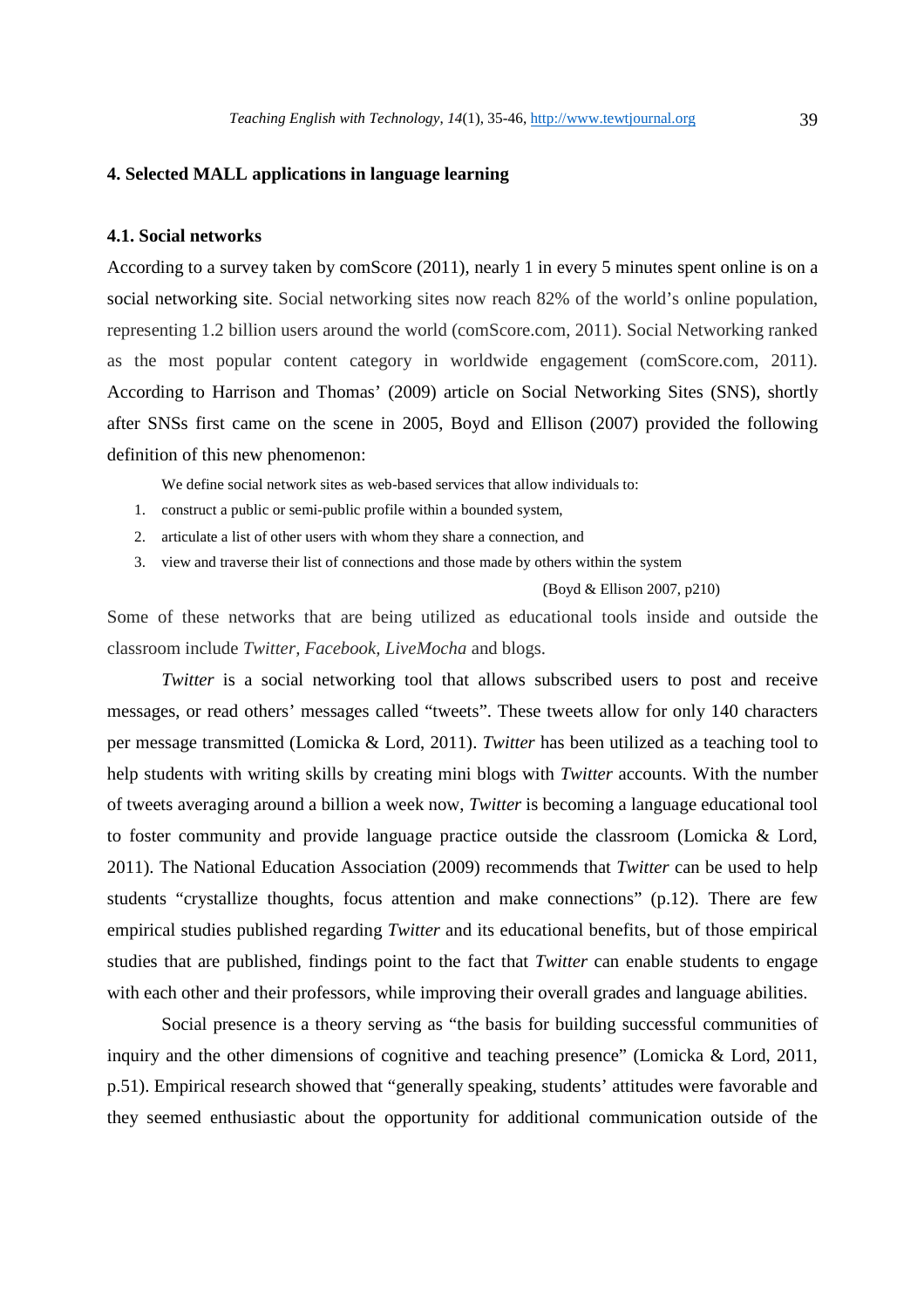classroom to continue to improve their language study" (Lomicka & Lord, 2011, p. 57). The findings also revealed that students were very willing to use the *Twitter* technology and share their thoughts and life activities with friends through the *Twitter* platform (Lomicka & Lord, 2011).

Minimal empirical research exists regarding *Facebook* and language learning. However, *Facebook* has been utilized to create a learning community for classrooms that can be kept private (Harrison and Thomas, 2009). These learning communities provide the opportunity for students to discuss specific topics, or hold conversations with their classmates that can be interjected and moderated by the teacher to help guide the conversation and the grammar. Other studies primarily used *Facebook* as a community for finding and meeting other language learners and joining social groups working towards the same goals of language learning (Kabilan, Ahmad, and Abidin, 2010).

 With the same concept as *Facebook*, but with technologies more specific to language learning, *LiveMocha* is rising as a potentially more useful resource for language learners. With 350,000 users from over 200 countries, *LiveMocha* is designed to specifically connect language learners to allow them to practice their language skills with other members of the social network (Harrison & Thomas, 2009). Special features of *LiveMocha* designed to assist language learners with practical language skills are as follows (Harrison & Thomas, 2009):

- *1. Audio comments:* members can record voice messages and practice pronunciation;
- *2. Peer review:* users can choose to allow other members to read, review and leave comments for other learners;
- *3. Group chat sessions:* weekly meetings with tutors from *LiveMocha* to ask questions about language learning;
- *4. Audio podcasts:* members receive audio lessons related to the language they are studying;
- *5. Leaderboard feature:* members of the SNS can see their position vis-à-vis other students based on their performance on test scores, thus adding an increased motivational and competitive factor to the online community.

# **4.2. SMS texting**

Seventy-five percent of all teenagers send texts using short message services (SMSs). They are more likely to send a text than talk on the phone, send an email, do instant messaging, or even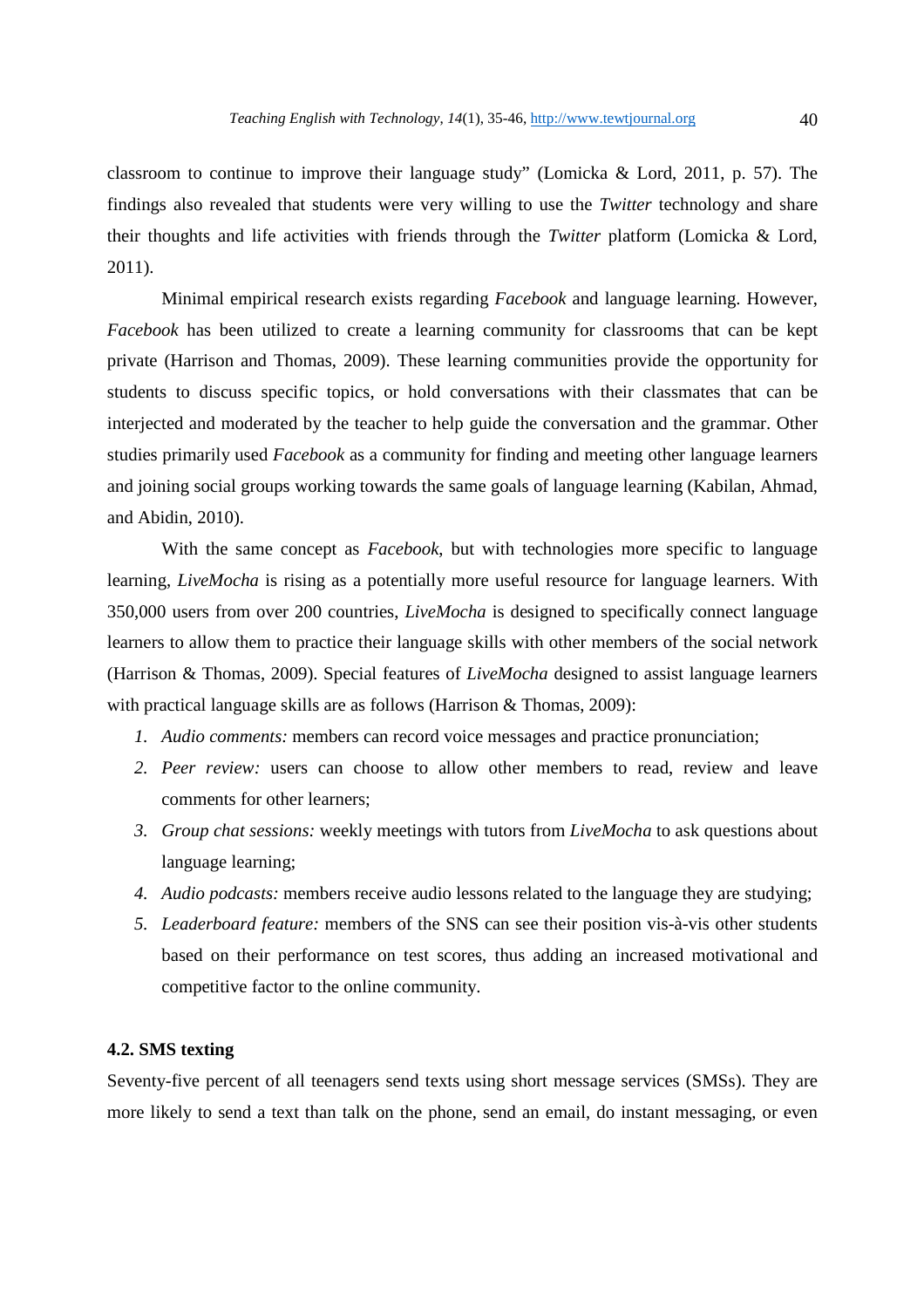message on a social networking chat. In the world of education, and specifically language learning, empirical studies show that students are interested in learning vocabulary via SMS in order to digest small doses of vocabulary in a mobile location (Lu, 2008). The literature shows that students are able to learn by repeatedly looking at vocabulary lists on their phone that can be sent by the teacher during the week (Lu, 2008). Students can memorize spelling, practice iterating the meaning, and look up words in the dictionary when unsure, just using their mobile phone to verify correct information (Lu, 2008).

## **4.3. Videos**

When watching videos, people experience feelings which enhance the learning capabilities. Videos trigger the senses at a heightened level, which provides a greater opportunity to retain more details from the experience. According to Berk (2009), learning outcomes of video learning can include the following:

- 1. Grab students' attention;
- 2. Focus students' concentration;
- 3. Generate interest in class;
- 4. Create a sense of anticipation;
- 5. Energize or relax students for learning exercise;
- 6. Draw on students' imagination;
- 7. Improve attitudes toward content and learning;
- 8. Build a connection with other students and instructor;
- 9. Increase memory of content;
- 10. Increase understanding;
- 11. Foster creativity;
- 12. Stimulate the flow of ideas;
- 13. Foster deeper learning;
- 14. Provide an opportunity for freedom of expression;
- 15. Serve as a vehicle for collaboration;
- 16. Inspire and motivate students;
- 17. Make learning fun;
- 18. Set an appropriate mood or tone;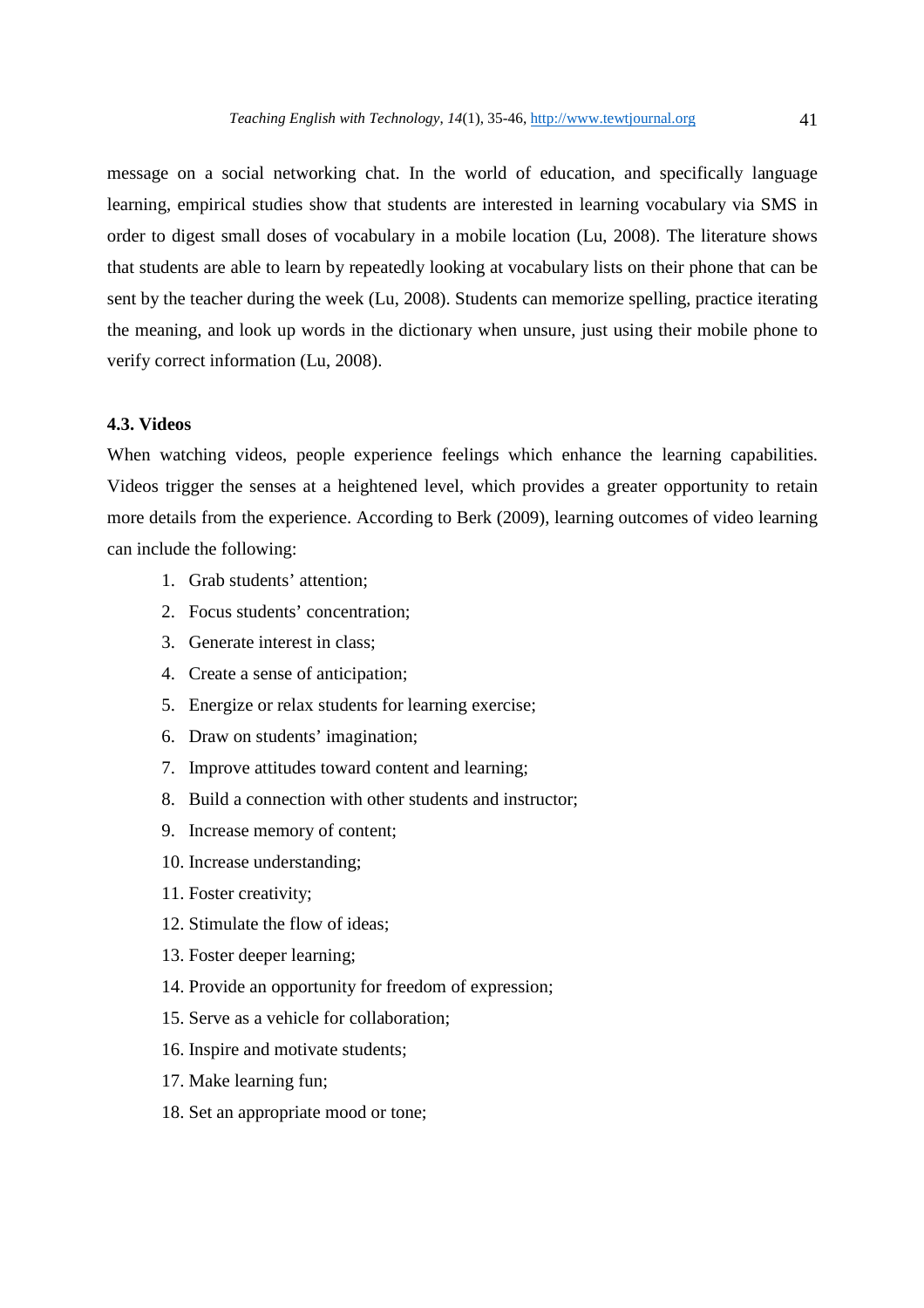- 19. Decrease anxiety and tension on scary topics; and
- 20. Create memorable visual images.

With these learning outcomes in mind, videos become a vital component to learning in and outside the classroom, with a specific impact on language learning outcomes. According to the literature, videos are processed using "core intelligences of verbal/linguistic, visual/spatial, musical/rhythmic, and emotional, left and right hemispheres, triune brain, brain wave frequencies, and video-brain conclusions" (Berk, 2009, p. 3). Students can utilize mobile devices to engage with videos on *YouTube*, or to record their own videos to play for classmates. *YouTube* videos can offer information to students, provide shortened lectures to practice listening skills in smaller segments, as well as tutorials that can aid in information variables for students (Berk, 2009).

#### **4.4. Virtual worlds**

Virtual worlds have been little researched in the field of education and language learning. However, the empirical research findings provide legitimacy to the fact that language learning can be enhanced through these environments (Peterson, 2010). Some of these conclusions point to the fact that virtual worlds provide anonymity, expedited community, feelings of immersion and emotional attachment (Peterson, 2010). This allows students to engage more freely and with greater confidence than with the inhibitions that would naturally be in effect when meeting in a traditional classroom setting in person and face-to-face.

 The negative association with virtual worlds and language learning is the need for every participant to have an up-to-date computer and network, firewall problems, as well as enhanced computer skills. The virtual world programs have also been reported to record anti-social behaviors among virtual world participants (Peterson, 2010).

 According to the literature, some additional positive aspects of virtual world programs that enhance language learning are that students can learn new words and expressions, improve their language skills and work at their own pace. The virtual environment holds the students' attention more than regular classes do, while having an avatar also makes students feel more involved (Peterson, 2010). Other research also shows that virtual networks offer interaction predominantly in the English language. Therefore it provides more exposure to the English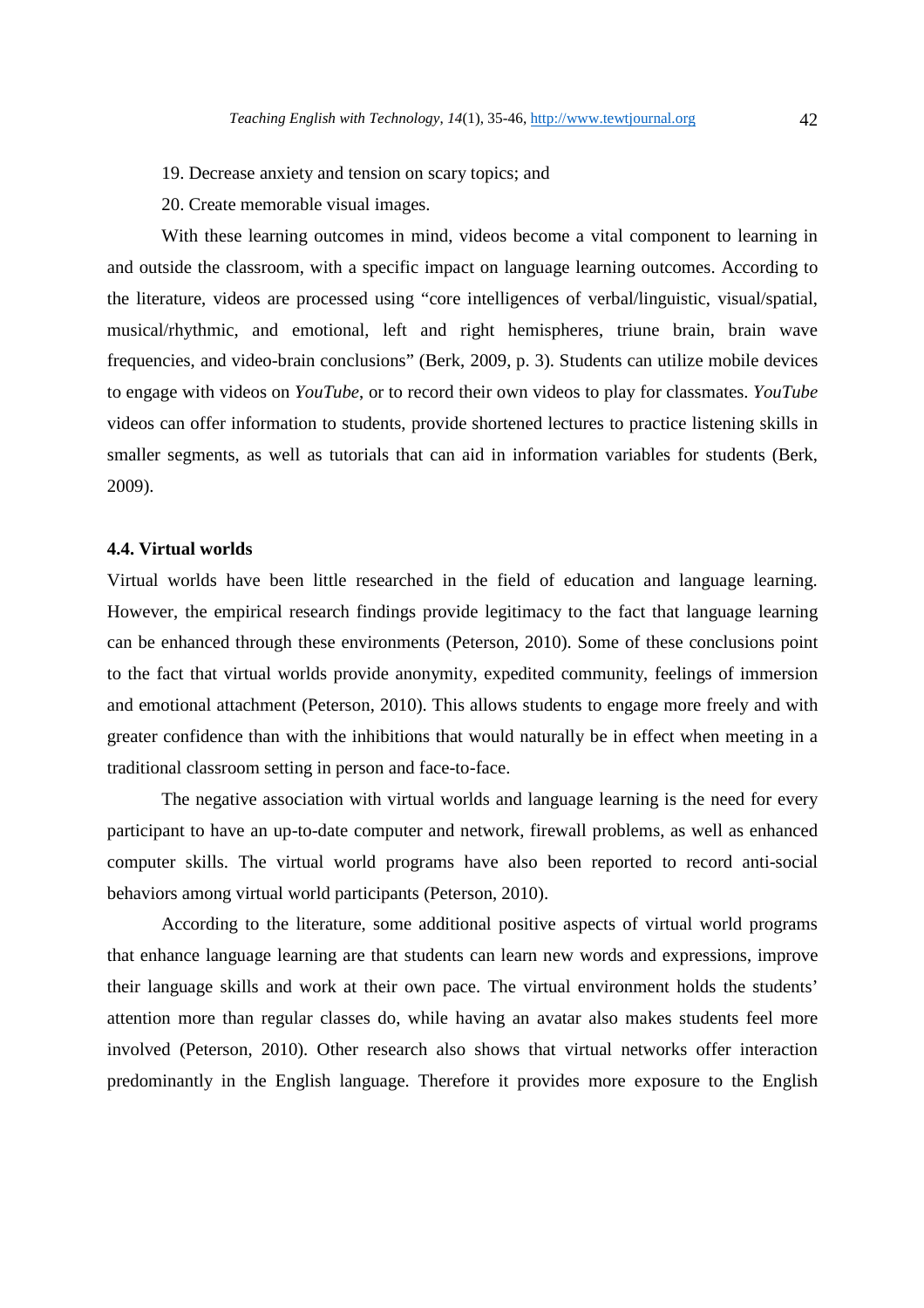language, while opening a virtual location to practice English language skills (Kabilan et al., 2010).

# **4.5. Voice recognition**

Voice recognition software has been found to be a helpful tool in language learning, with software programs that can "listen" to language learners practicing pronunciation and repeat back correct pronunciation of words spoken by the learner (Godwin-Jones, 2009). Mobile phone technology utilizes minimal versions of this software to allow for voice recognition of placing calls, texts, giving commands, or asking questions. The iPhone has been the leader in mobile phone technology providing "Siri" with the launch of the iPhone 4s. The iPhone Siri software allows a person to speak into the phone and ask questions or give commands associated with the phone. This includes acquiring trivia, directions, and authorizing commands to the phone to call or text contacts listed in the iPhone (apple.com). Android software-based mobile devices also offer a version of voice command technology. Mobile phone technology is expected to increase in voice recognition ability and offerings to support a more extended version of voice recognition software and provide greater assistance to language learners using their mobile devices (Godwin-Jones, 2009).

#### **4.6.** *Blackboard* **virtual learning software**

Discussion boards offer a collaborative learning environment, which can put the acquired language knowledge into practice (Bei Zhang, 2010). Homework assignments can be posted and offered to students indefinitely, with no opportunity to miss them. Grades can be provided privately and not violate in-school regulations for students. Reading and writing can be improved as students can learn by practicing their writing schools and reading their peers' posts in discussion board forums (Bei Zhang, 2010).

 Voice memoing provides the option for students to listen to the professor or other native speakers to hear correct consonant, vowel, syllable, and total word pronunciation. Video tutorials and lectures can be offered in *Blackboard* to enhance the learning environment for students (Bei Zhang, 2010). As mentioned before, videos engage the senses at a deeper level, allowing for deeper understanding, as well as enhance information retention on the part of the student (Godwin-Jones, 2009).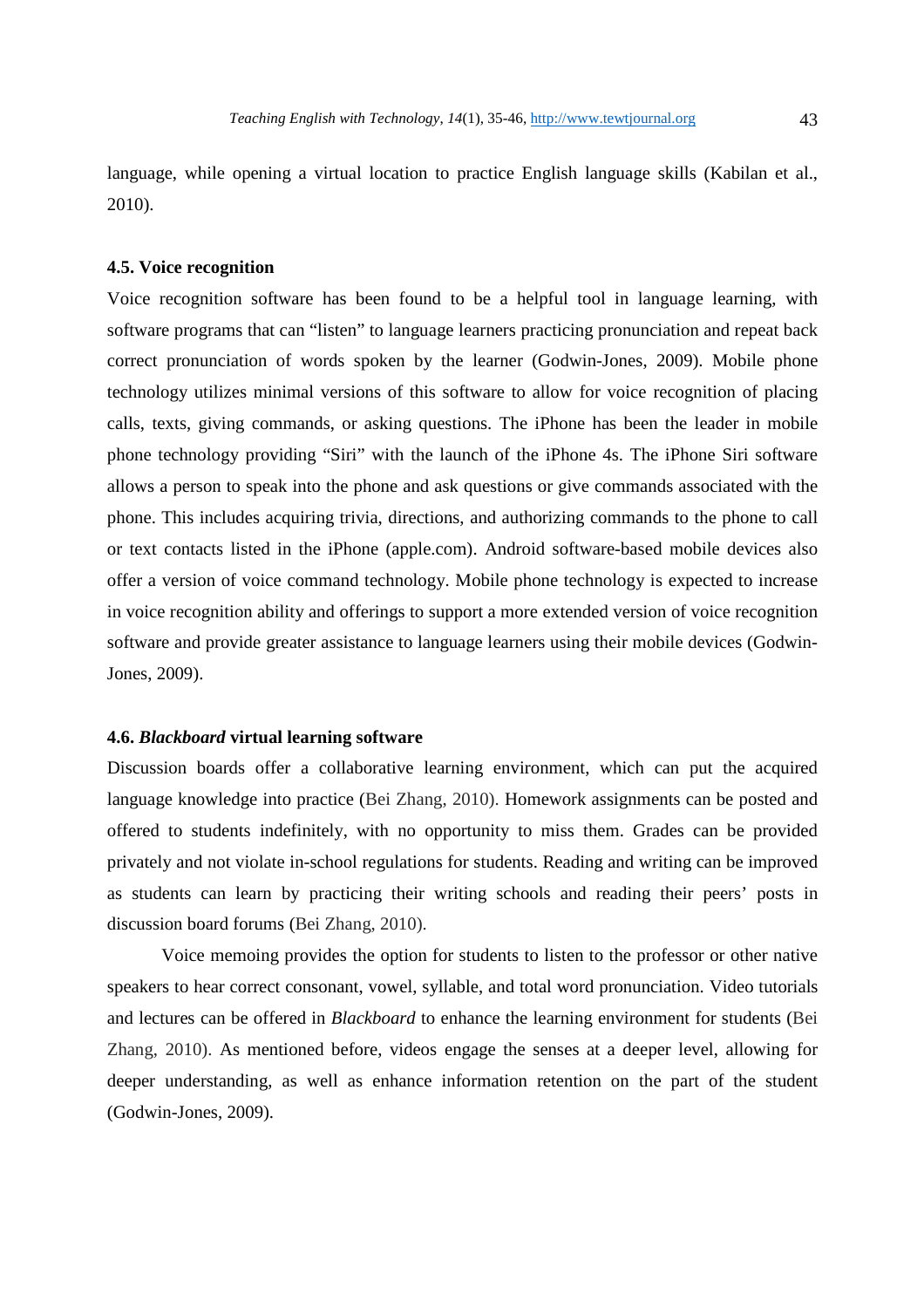# **5. Application of MALL in the light of selected theoretical frameworks**

While looking at various theoretical frameworks identified to justify the use of mobile technologies to aid language learning, there is an opportunity to apply the concepts of the paradigms identified in this literature review. Various usages of mobile devices aid learners in mastering the language concepts and practices. The ability to read, write, learn vocabulary, practice speaking and pronunciation, and engage multiple senses aids in deeper learning and mastery of learning and practice. Mastery Learning Theory has been utilized to empirically provide evidence that various teaching methods applied to a student's needs can aid in deeper, sustained memorization in language learning (Berk, 2009). Looking at how Mastery Learning Theory offers various teaching methods to accommodate various learning needs of students would in theory be well applied to mobile technology use because so many different learning styles can be accommodated on a mobile phone. However, this theory has not been applied to other aspects of mobile technology that would help fit the theoretical framework, such as *LiveMocha*.

 Sense of Community has been found to increase performance and satisfaction in online learning environments such as *Blackboard* (Rovai, 2009). Engaging other language learners in social communities such as *Facebook*, *Twitter*, and *LiveMocha* offers the opportunity to build a sense of community online. However, there is not enough data in existence to validate all of the mobile phone technologies available that are being utilized to help with language learning. Therefore, more research would need to be executed in order to provide justification for the already growing practice of mobile phone technology with language learners.

 The advantages of applying MALL education practices in learning English include the opportunities for learning anytime, anywhere, in a self-study mode and in a learning community. Students can learn anytime and anywhere, because mobile devices are portable and offer connectivity in any location beyond the classroom. Self-study increases, because languagelearning tools are offered to the student, empowering learners to engage in the process of language acquisition without the teacher present. A learning community is available because of the various applications offered with mobile devices such as *Blackboard*, *Facebook* and *LiveMocha*.

 The disadvantages include the continued engagement required by teachers to format applications to coincide with classroom learning and the fact that not all students have access to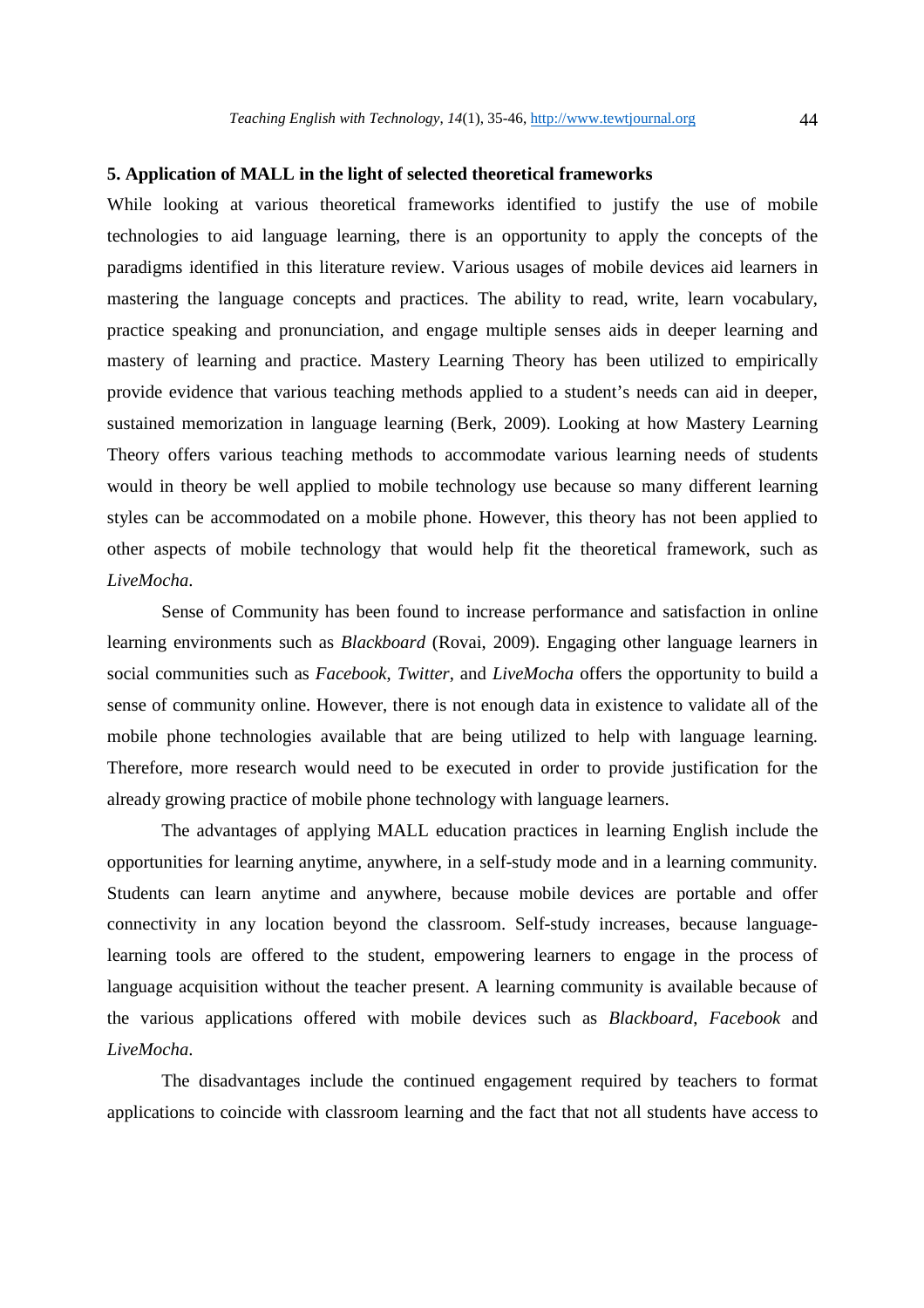every type of mobile device that can be utilized to enhance the language learning process. Also, it is important to be open to step outside the traditional language learning practices that are simply put on the Internet, rather than learning and engaging in new applications available for incorporation into the English classroom. Teachers can, however, focus on mobile phone technology as ownership of those devices is more universal.

#### **6. Conclusion**

In conclusion, further studies should be implemented to empirically apply the theories of Bloom's Mastery Learning Theory (1968) and McMillan and Chavis' (1986) and Rovai's (2009) Sense of Community Theories. Existing empirical research shows the aspects of mobile technologies that can foster deeper learning and mastery of language learning. Studying these theories should allow one to validate not just the claim that mobile technologies aid in language learning, but to explore the aspects of its rationale.

 However, usage of mobile technology is already proving to be a successful tool for language learning in many areas. Therefore, it is worthwhile exploring the various ways of how to utilize and implement mobile technology for language learning inside and outside the classroom. In the meantime, empirical research should be conducted by language educators to explore more areas of mobile technology usage in conjunction with language learning.

#### **References**

Apple Official Website. Retrieved January 19, 2014, from http://www.apple.com/ios6.

- Berk, R.A. (2009). Multimedia teaching with video clips: TV, movies, YouTube, and mtvU in the college classroom. *International Journal of Technology in Teaching and Learning*, 5(1), 1–21.
- Bei Zhang, A. (2010). The integration of mastery learning in English as a second language (ESL) instruction. *International Journal of Instructional Media,* 37(1), 91-102.
- Boyd, D., & Ellison, N. (2007). Social network sites: Definition, history, and scholarship. *Journal of Computer-Mediated Communication*, 13(1), 210-230.

Comscore (2011). Retrieved January 19, 2014, from http://www.comscore.com.

- Godwin-Jones, R. (2009). Emerging technologies: speech tools and technologies. *Language Learning & Technology,*  13(3), 4-11.
- Harrison, R, & Thomas, M. (2009). Identity in online communities: social networking sites and language learning. *International Journal of Emerging Technology & Society*, 7(2), 109-124.
- Kabilan, M., Ahmad, N., & Abidin, M. (2010). Facebook: an online environment for learning of English in institutions of higher education? *Internet & Higher Education*, 13(4), 179-187.